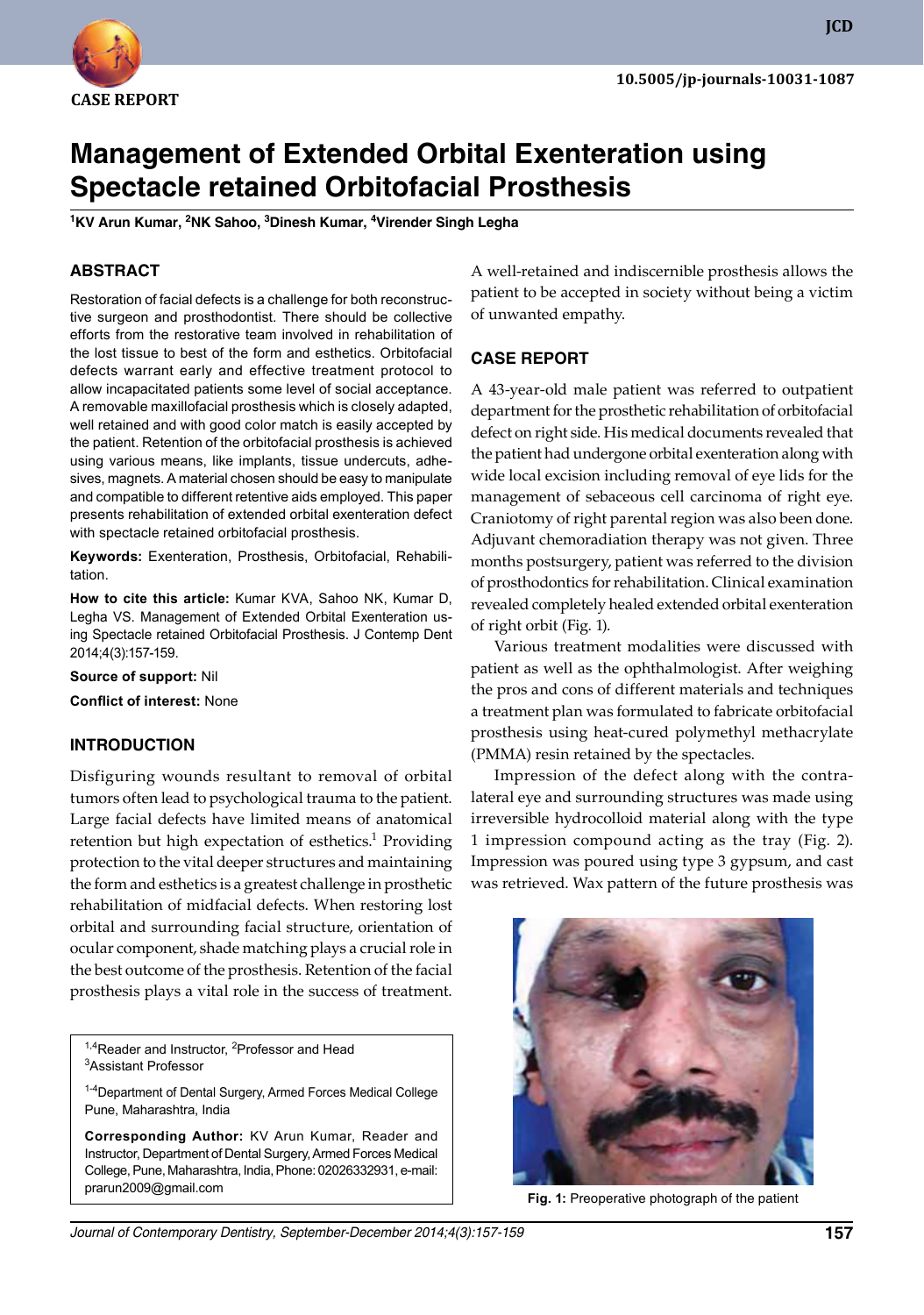

**Fig. 2:** Impression retrieved

prepared sculpting the anatomy of orbitofacial area using contralateral nondefect side as a guide. Pre-fabricated acrylic eye shell was selected after matching the color, size and shape of the unaffected eye. Selected eyeshell was incorporated into the wax pattern. Trial of the wax pattern and necessary corrections were done (Fig. 3). Thin polymerized acrylic sticks were attached to the corner of the eye shell to prevent its movement during dewaxing and PMMA resin packing. The wax pattern was flasked and dewaxed to prepare the mold. Intrinsic stains were added to heat cure PMMA resin mix to closely match the patient's skin.

 The prosthesis was acrylized and finished. Extrinsic stains were used to match patient's skin. Eyelashes were created using patient's own hair and incorporated onto the prosthesis using cyanoacrylate resin. A properly fitting spectacle was selected. The prosthesis was attached to the rim of the spectacle using autopolymerizing resin (Fig. 4). The completed prosthesis was inserted (Fig. 5). The patient was instructed about the home care and maintenance of the prosthesis. Recall visits were scheduled every week for a month and subsequently once a quarter. NCCN protocol was followed during recall management.

#### **DISCuSSION**

Orbital exenteration is a surgical technique in which the orbital content (eye, adnexa and part of the bony orbit) is removed, to manage large orbital tumors. Bartisch  $G^2$ a German Physician first described this procedure in 1583. This technique is generally reserved to lifethreatening malignancies which are unresponsive to more conservative treatment modalities.<sup>3</sup> In extended exenteration, excision of adjacent tissues is performed in achieving complete excision of the tumor with healthy tissue margins.<sup>4</sup> For many facial defects, surgical reconstruction is the most natural way to restore appearance and normal function. However, surgical reconstruction is not always possible. Orbital prosthesis presents an attractive and possible alternative when esthetic and functional requirements are beyond the capacity of local reconstructive efforts.<sup>5</sup> Prosthetic rehabilitation of orbital exenteration involving eye lids and facial structures are done by selecting suitable reconstructive material and retentive aid. Frequent clinical examination of the exenterated wound would be necessary to evaluate the recurrence of the malignancy. Hence in the present case, easily removable maxillofacial prosthesis which can be firmly attached to spectacle frame was devised. Orbital prosthesis can also be retained in tissue under cuts, by use of medical grade adhesive and osseointegrated orbital implants.<sup>6</sup> Use of maxillofacial implants may not be a first option in the radical surgeries involving malignant tumors. In the present case, implants were not considered because lateral and supraorbital ridge was surgical removed.

 Polymethyl methacrylate resins are one of the oldest materials used in the fabrication of facial prosthesis. They are used because they are durable, color stable, have good edge strength, economical, easily stained extrinsically or intrinsically, and can be firmly attached to mechanical aid like optical frames, but the disadvantage includes rigidity and water sorption. Medical grade





**Fig. 3:** Wax pattern try in **Fig. 4:** Completed prosthesis